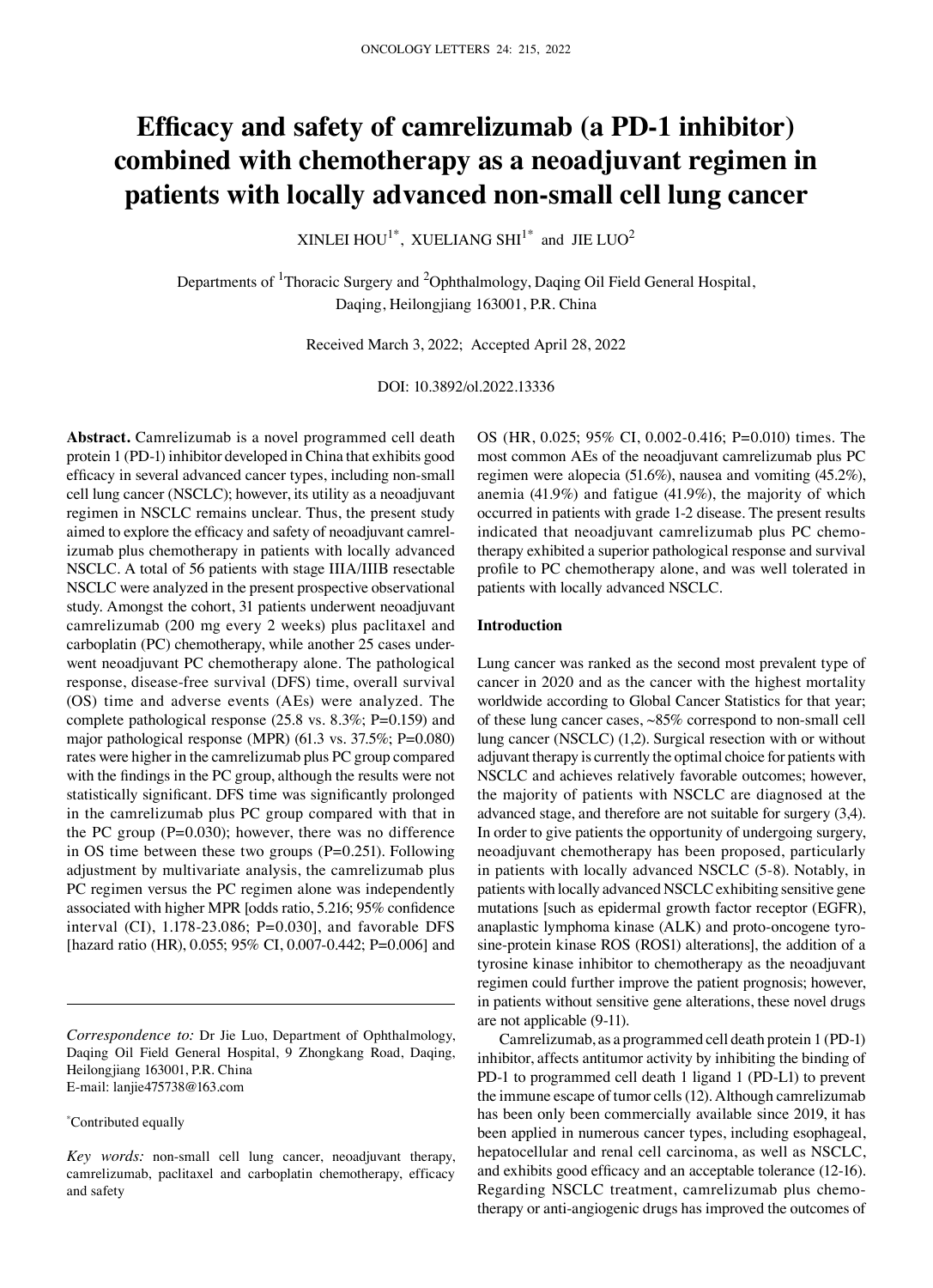patients with unresectable advanced NSCLC (16‑18). However, to the best of our knowledge, the application of camrelizumab as neoadjuvant treatment bridging to tumor resection in patients with NSCLC has not been reported to date.

Therefore, the present cohort study aimed to investigate the efficacy and safety of camrelizumab plus chemotherapy versus chemotherapy alone as a neoadjuvant regimen in patients with locally advanced NSCLC.

### **Materials and methods**

*Patients.* Between July 2019 and February 2021, the present prospective, cohort, observational study consecutively enrolled 31 patients with locally advanced NSCLC who received neoadjuvant therapy consisting of camrelizumab plus a paclitaxel and carboplatin (PC) regimen in Daqing Oil Field General Hospital (Daqing, China). The inclusion criteria were: i) Pathologically confirmed NSCLC; ii) age >18 years; iii) TNM stage IIIA‑IIIB (T1‑T4N2M0, T3‑T4N1M0 and T4N0M0) (19) and suitable for surgical resection; iv) Eastern Cooperative Oncology Group performance status (ECOG PS) score from 0 to 1 (20); v) no EGFR, ALK or ROS1 sensitizing alterations; and vi) choice of receiving neoadjuvant therapy of camrelizumab plus PC. The exclusion criteria were as follows: i) Patients with contraindications to the treatment or allergy to the drugs used in the study; ii) patients with NSCLC accompanied by other malignancies; iii) patients who had difficulty in attending regular follow-ups; and iv) pregnant or lactating women. In addition to the aforementioned 31 patients, the present study concurrently analyzed 25 patients with locally advanced NSCLC who only received a PC regimen as a neoadjuvant therapy during the same period. These 25 patients also met the aforementioned criteria with the exception that they chose to receive neoadjuvant therapy of PC, and therefore served as controls in the present study.

The current study did not intervene in the treatment of the patients. The patients received the corresponding treatment regimen according to their willingness and disease conditions, but such treatment regimens were not assigned by the researchers. Patients who received camrelizumab combined with the PC regimen were considered as the camrelizumab plus PC group (n=31), while patients who only received the PC regimen were considered as the PC group (n=25). The present study was approved by the Ethics Committee of Daqing Oil Field General Hospital (Daqing, China; approval no. KS1952). Written informed consent for participation and data use was provided by all the patients included in the study.

*Treatment procedures.* Patients in the camrelizumab plus PC group received camrelizumab combined with the PC regimen for 3 cycles prior to surgery. Camrelizumab was administered every 2 weeks by intravenous drip at a dose of 200 mg for 30 min, while paclitaxel was provided intravenously at a dose of 200 mg/m² on day 1 and carboplatin was administered with an area under the curve of 6 (6 mg/ml per min) on day 1. Both paclitaxel and carboplatin were administered every 21 days (which was the duration of a treatment cycle). Approximately 4 weeks after the completion of neoadjuvant treatment, patients underwent surgical resection. Following recovery from the surgery, patients received ≥2 cycles of adjuvant therapy with camrelizumab monotherapy or camrelizumab plus the PC regimen.

Patients in the PC group received neoadjuvant treatment with 3 cycles of the PC regimen prior to surgery and underwent surgery  $\sim$  4 weeks after completion of the neoadjuvant treatment. Upon recovery from surgery, the patients also received  $\geq 2$  cycles of PC regimen as adjuvant therapy. The administration of the PC regimen was performed in the same manner in both groups.

*Outcome evaluation.* An enhanced chest computed tomography (CT) scan was performed to evaluate the clinical response of the tumor  $\sim$ 4 weeks after the last dose of neoadjuvant treat– ment, according to the Response Evaluation Criteria In Solid Tumors (RECIST) (21). The clinical response outcomes were classified as complete response (CR), partial response (PR), stable disease (SD) and progressive disease (PD). The objective response rate (ORR) was also calculated as the sum of the CR and PR rates. At the time of surgery, the resected primary tumors of the patients were examined by pathologists to assess their pathological response according to a previously reported methodology (22). Major pathological response (MPR) was defined as ≤10% residual viable tumor in the surgically removed tumor and lymph node tissues(23), while complete pathological response (CPR) was defined as lack of any viable tumor cells in the surgically removed tumor and lymph node tissues (23). Adverse events (AEs) during the administration of camrelizumab were documented and graded based on the Common Terminology Criteria for Adverse Events (version 4.0) (24). Since the AEs of patients in the PC group were not recorded in detail, they were not included in the analysis. Patients were followed up by outpatient visits or telephone conversations. The last follow-up was completed on August 31, 2021. Disease-free survival (DFS) and overall survival (OS) times were calculated from the date of surgery until disease recurrence or mortality, respectively (25). Tumor PD-L1 expression was detected by immunohistochemistry with a human anti-PD-L1 antibody (cat. no. MAB1561; R&D Systems Europe, Ltd.; UK) and was calculated as the percentage of tumor cells with positive membranous staining, according to a previous study (26). In brief, tumor tissues were fixed using formalin (10%) at room temperature for 24 h and embedded in paraffin, and then cut into  $4-\mu$ m slices. The slices were deparaffinized using xylene, rehydrated using gradient ethanol, and then antigen retrieval was performed. The slice was blocked with 5% goat serum (Beyotime Institute of Biotechnology) at room temperature for 1 h. Subsequently, the slices were incubated with PD-L1 antibody (1:200 dilution; cat. no. MAB1561; R&D Systems Europe, Ltd.) at  $4^{\circ}$ C overnight, and then incubated with anti-rabbit IgG H&L (HRP) antibody (1:1,000 dilution; cat. no. ab6721; Abcam). Finally, the staining image was obtained via a light microscope (Nikon Corporation) and evaluated using ImageJ software Version 1.8.0 (National Institutes of Health). The detection of PD-L1 was not specifically performed for this study but was a routine test at Daqing Oil Field General Hospital.

*Statistical analysis.* Comparison of clinical characteris‑ tics between two groups was conducted with an unpaired Student's t-test, Wilcoxon rank sum test or  $\chi^2$  test. Comparison of the clinical and pathological responses between two groups was performed with Wilcoxon's rank sum test, the  $\chi^2$  test or Fisher's exact test as appropriate. Notably, in the PC group, there was a patient with PD who exhibited contralateral lymph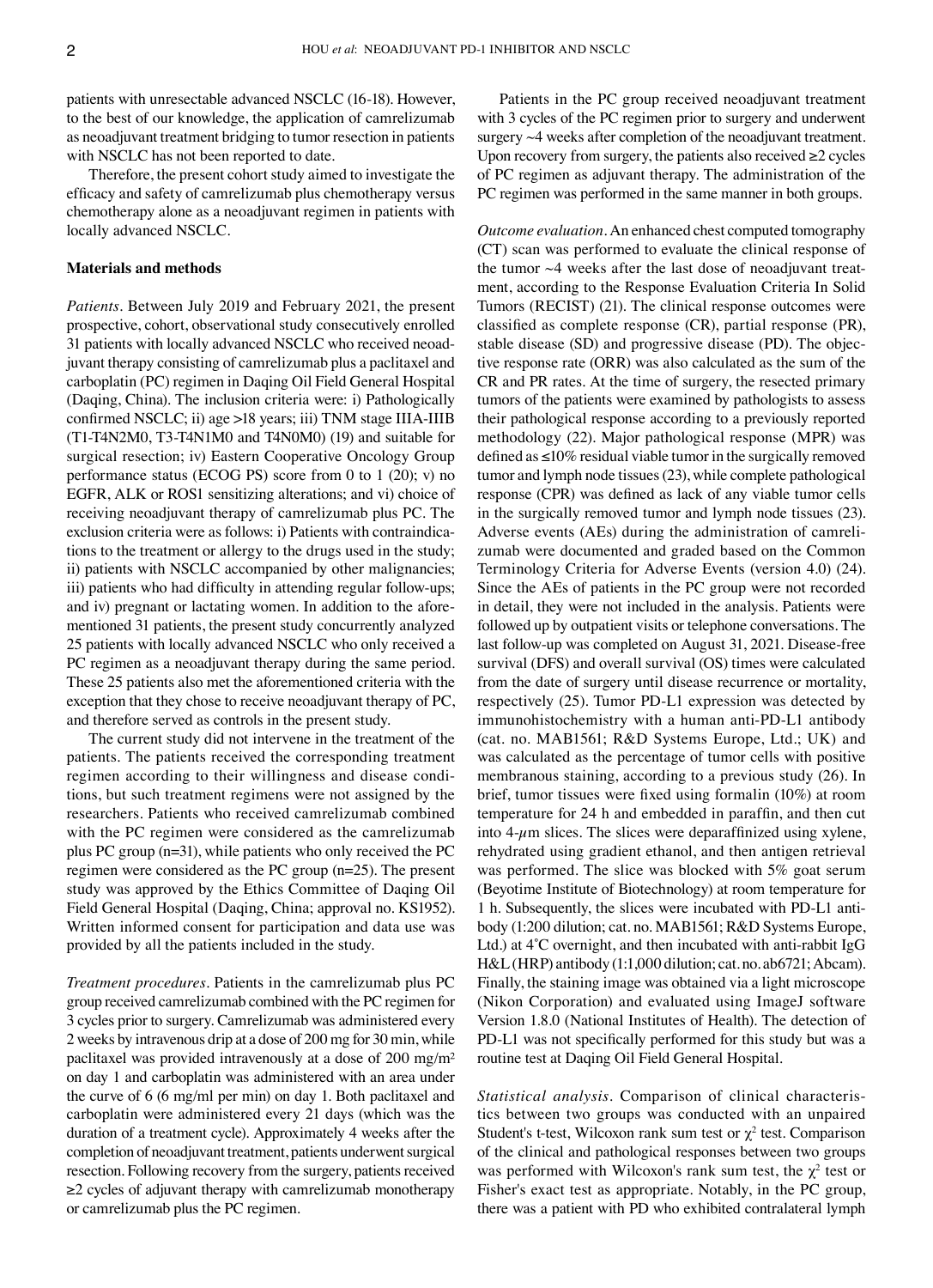| Characteristic                  | PC group $(n=25)$ | Camrelizumab plus PC group (n=31) | P-value |
|---------------------------------|-------------------|-----------------------------------|---------|
| Mean age $\pm$ SD, years        | $62.3 \pm 7.3$    | $59.4 \pm 7.2$                    | 0.134   |
| Sex, $n$ (%)                    |                   |                                   | 0.446   |
| Female                          | 7(28.0)           | 6(19.4)                           |         |
| Male                            | 18 (72.0)         | 25(80.6)                          |         |
| Smoke status, n (%)             |                   |                                   | 0.360   |
| Never                           | 5(20.0)           | 5(16.1)                           |         |
| Former                          | 9(36.0)           | 17(54.9)                          |         |
| Current                         | 11(44.0)          | 9(29.0)                           |         |
| Histological type, $n$ (%)      |                   |                                   | 0.359   |
| <b>ADC</b>                      | 10(40.0)          | 14(45.2)                          |         |
| <b>SCC</b>                      | 15(60.0)          | 15(48.3)                          |         |
| Others                          | 0(0.0)            | 2(6.5)                            |         |
| ECOG PS score, $n(\%)$          |                   |                                   | 0.514   |
| $\boldsymbol{0}$                | 19(76.0)          | 26(83.9)                          |         |
| 1                               | 6(24.0)           | 5(16.1)                           |         |
| Tumor PD-L1 expression, $n$ (%) |                   |                                   |         |
| ${\leq}50\%$                    |                   | 11(35.5)                          |         |
| $> 50\%$                        |                   | 20(64.5)                          |         |
| $cT$ stage, $n$ (%)             |                   |                                   | 0.978   |
| cT1                             | 0(0.0)            | 1(3.2)                            |         |
| cT2                             | 9(36.0)           | 10(32.3)                          |         |
| cT3                             | 14(56.0)          | 17(54.8)                          |         |
| cT4                             | 2(8.0)            | 3(9.7)                            |         |
| $cN$ stage, $n$ $(\%)$          |                   |                                   | 0.359   |
| cN <sub>0</sub>                 | 1(4.0)            | 1(3.2)                            |         |
| cN1                             | 11(44.0)          | 10(32.3)                          |         |
| cN <sub>2</sub>                 | 13(52.0)          | 20(64.5)                          |         |
| cTNM stage, $n$ (%)             |                   |                                   | 0.593   |
| cT1N2M0                         | 0(0.0)            | 1(3.2)                            |         |
| cT2N2M0                         | 9(36.0)           | 10(32.3)                          |         |
| cT3N1M0                         | 10(40.0)          | 8(25.8)                           |         |
| cT3N2M0                         | 4(16.0)           | 9(29.0)                           |         |
| cT4N0M0                         | 1(4.0)            | 1(3.2)                            |         |
| cT4N1M0                         | 1(4.0)            | 2(6.5)                            |         |
|                                 |                   |                                   |         |

Table I. Clinical characteristics.

PC, paclitaxel plus carboplatin; SD, standard deviation; ADC, adenocarcinoma; SCC, squamous cell carcinoma; ECOG PS, Eastern Cooperative Oncology Group Performance Status; cT, clinical tumor; cN, clinical node; cTNM, clinical Tumor-Node-Metastasis.

node metastasis (as revealed by CT) after neoadjuvant treatment; based on a comprehensive evaluation conducted by the physician, it was decided that the patient was no longer suitable for surgery. Therefore, this patient only had clinical response data documented and was not included in the analysis of pathological response or survival. DFS and OS were calculated using the Kaplan‑Meier method, and the comparison of DFS and OS between two groups was conducted using the log-rank test. The factors associated with MPR were analyzed with a multivariable logistic regression model, while the factors associated with DFS or OS were analyzed with the multivariable Cox's proportional hazards regression model. SPSS 22.0 (IBM Corp.) and GraphPad Prism 7.02 (GraphPad Software, Inc.) were applied for analysis

and graphical representation of the data, respectively. P<0.05 was considered to indicate a statistically significant difference.

# **Results**

*Patient characteristics*. The mean age ( $\pm$  SD) of the 31 patients in the camrelizumab plus PC group was 59.4±7.2 years, and 80.6% of them were male, while 19.4% were female. The mean age  $(\pm SD)$  of the 25 patients in the PC group was 62.3 $\pm$ 7.3 years, and 72.0% were male, while 28.0% were female. No difference was observed in terms of age, sex, smoking status, histological type, ECOG PS or TNM stage between the camrelizumab plus PC group and the PC group (all P>0.05; Table I). In addition,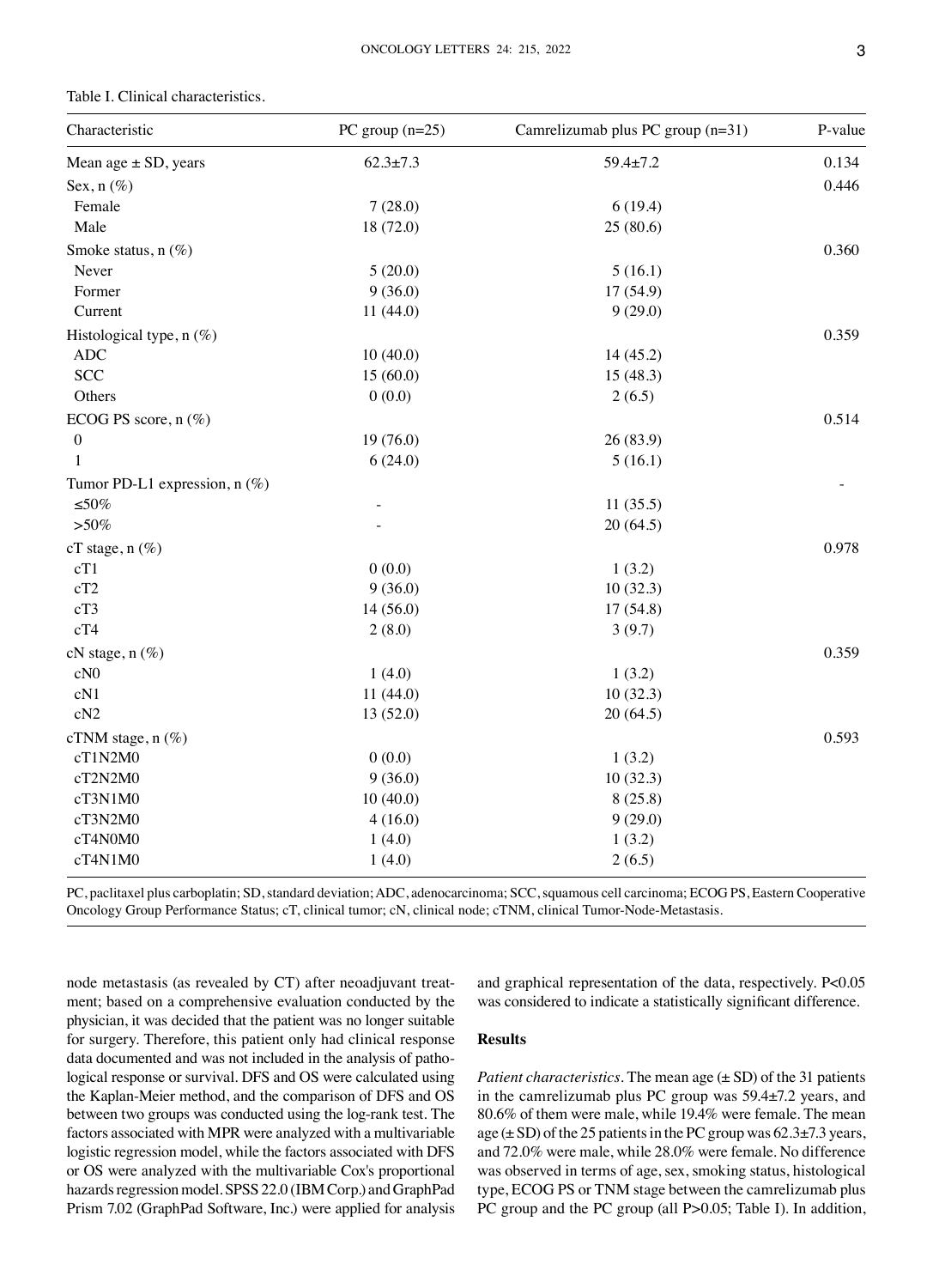| Response          | PC group,<br>$n (\%)$ | Camrelizumab<br>plus PC<br>group, $n(\%)$ | P-value         |
|-------------------|-----------------------|-------------------------------------------|-----------------|
| Clinical response |                       |                                           | $0.046^{\rm a}$ |
| CR.               | 0(0.0)                | 0(0.0)                                    |                 |
| PR.               | 10(40.0)              | 20(64.5)                                  |                 |
| SD                | 13 (52.0)             | 11(35.5)                                  |                 |
| PD                | 2(8.0)                | 0(0.0)                                    |                 |
| ORR (CR+PR)       | 10(40.0)              | 20 (64.5)                                 | 0.067           |

Table II. Clinical response in the PC (n=25) and camrelizumab plus PC (n=31) groups.

a P<0.05. PC, paclitaxel + carboplatin; CR, complete response; PR, partial response; SD, stable disease; PD, progressive disease; ORR, objective response rate.

20 (64.5%) patients had tumor PD‑L1 expression >50%, while 11 (35.5%) patients had tumor PD‑L1 expression ≤50% in the camrelizumab plus PC group.

*Clinical response.* Following neoadjuvant therapy, the clinical response was assessed according to RECIST, which revealed that 0.0, 64.5, 35.5 and 0.0% of patients exhibited CR, PR, SD and PD, respectively, in the camrelizumab plus PC group, while 0.0, 40.0, 52.0 and 8.0% of patients had CR, PR, SD and PD, respectively, in the PC group. The camrelizumab plus PC group achieved a better clinical response than the PC group  $(P=0.046)$ . Furthermore, the camrelizumab plus PC group exhibited a higher ORR than the PC group, although this was not statistically significant (64.5 vs. 40.0%; P=0.067) (Table II).

*Pathological response.* The resected tumor was evaluated by pathological examination to assess the pathological response, which revealed that MPR exhibited a higher trend in the camrelizumab plus PC group than in the PC group, although the difference was not statistically significant (61.3 vs. 37.5%; P=0.080). In addition, CPR also exhibited an elevated trend in the camrelizumab plus PC group compared with that of the PC group, but again the result was not statistically significant (25.8 vs. 8.3%; P=0.159) (Fig. 1).

*Survival outcome.* During a median follow‑up time of 11.8 months, DFS time was prolonged in the camrelizumab plus PC group compared with that in the PC group (P=0.030; Fig. 2A). In addition, the 1‑year DFS rate was 91.6% in the camrelizumab plus PC group and 57.0% in the PC group. In terms of OS, there was no significant difference between the camrelizumab plus PC and PC groups (P=0.251; Fig. 2B). The 1‑year OS was 95.0% in the camrelizumab plus PC group and 83.2% in the PC group. In the camrelizumab plus PC group, it was observed that patients with PD‑L1 expression >50% tended to have a longer DFS time compared with that of patients with PD-L1 expression  $\leq 50\%$ , although the difference was not statistically significant (P=0.233; Fig. S1A). The OS time also did not differ significantly between the two groups (P=0.542; Fig. S1B).



Figure 1. Comparison of the pathological response between the camrelizumab plus PC and PC groups. Values above the bars show n (%). PC, paclitaxel and carboplatin; MPR, major pathological response; CPR, complete pathological response.

*Adjustment by multivariate analyses.* Upon adjustment by multivariate logistic regression analysis, the camrelizumab plus PC regimen versus the PC regimen were independently associated, with higher MPR [odds ratio (OR), 5.216; 95% confidence interval (CI), 1.178‑23.086; P=0.030; Fig. 3]. Furthermore, higher T and N stages were independently associated with a lower MPR.

Following adjustment by multivariate Cox's proportional hazards regression analysis, the camrelizumab plus PC regimen was superior to the PC regimen regarding both DFS [hazard ratio (HR), 0.055; 95% CI, 0.007‑0.442; P=0.006] and OS (HR, 0.025; 95% CI, 0.002-0.416; P=0.010) (Table III) times. Furthermore, a higher TNM stage was independently associated with poor DFS and OS  $(both P=0.002)$ .

*AEs.* The most common AEs of the neoadjuvant camrelizumab plus PC regimen were alopecia (51.6%), nausea and vomiting  $(45.2\%)$ , anemia  $(41.9\%)$ , fatigue  $(41.9\%)$ , neutropenia (38.7%), reactive cutaneous capillary endothelial proliferation (RCCEP) (35.5%), leukopenia (29.0%), peripheral neuropathy (25.8%), thrombopenia (22.6%) and anorexia (22.6%) (Table IV). The majority of AEs associated with the camrelizumab plus PC regimen were at grade 1‑2, and only a few AEs were observed at grade 3‑4, including neutropenia (9.7%), nausea and vomiting (6.5%), fatigue (6.5%), anemia (3.2%), leukopenia (3.2%), anorexia (3.2%) and elevated transaminase (3.2%).

# **Discussion**

Camrelizumab is a PD-1 inhibitor, which was recently developed in China and is currently widely used for the treatment of advanced tumors (12‑18,27). For instance, in one study, camrelizumab plus lenvatinib increased the ORR and disease control rate, and also prolonged the progression‑free survival (PFS) time, compared with lenvatinib alone when treating advanced hepatocellular carcinoma (27). In terms of NSCLC, treatment with camrelizumab plus carboplatin and peme‑ trexed led to a favorable PFS compared with treatment with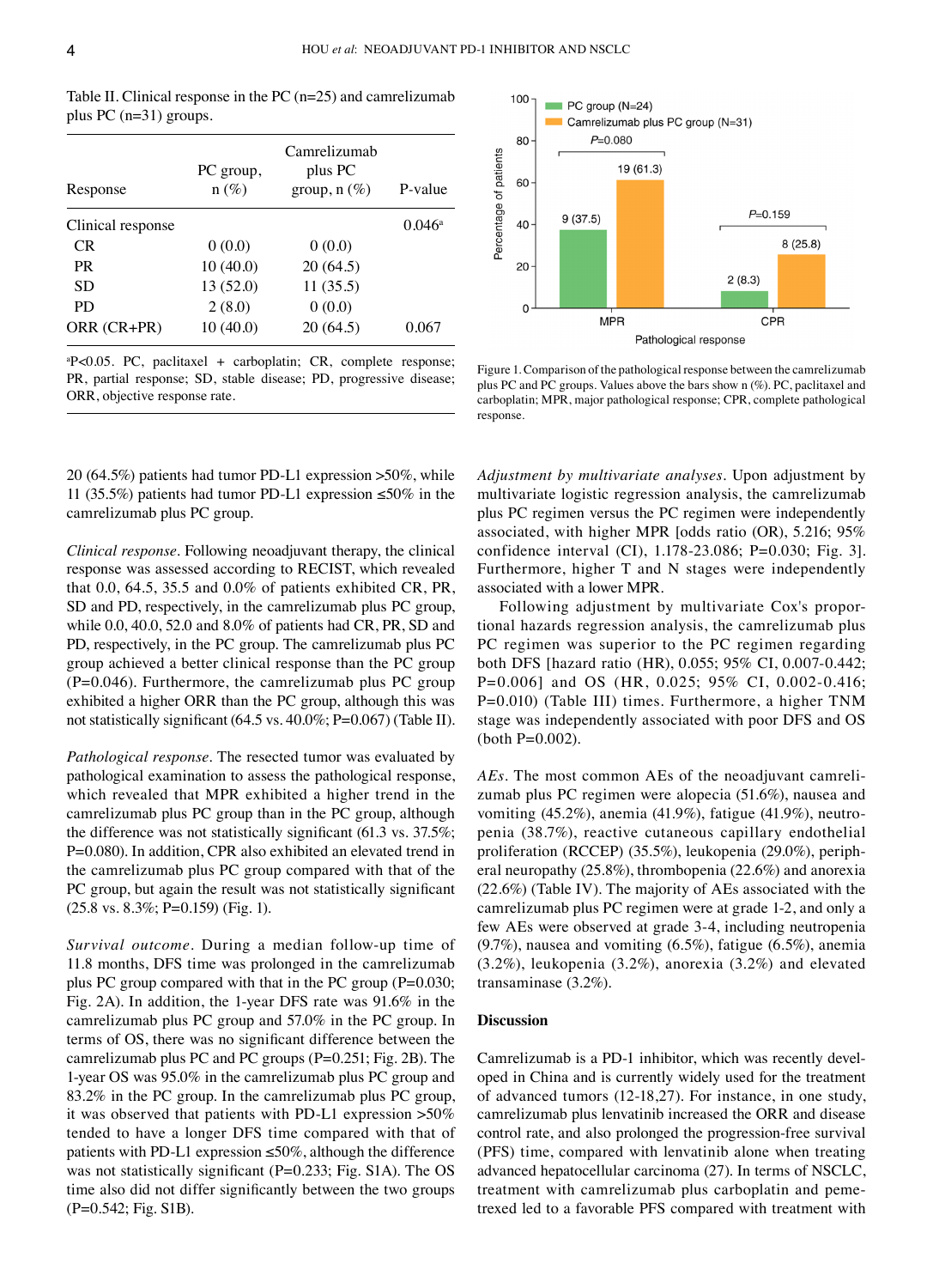

Figure 2. Comparison of the survival profile between the camrelizumab plus PC and PC groups. Comparison of (A) DFS and (B) OS between the camrelizumab plus PC and PC groups. PC, paclitaxel and carboplatin; DFS, disease-free survival; OS, overall survival.



Figure 3. Multivariate logistic regression analysis for the MPR. MPR, major pathological response; SCC, squamous cell carcinoma; ADC, adenocarcinoma; cT, clinical tumor; cN, clinical node; ECOG PS, Eastern Cooperative Oncology Group performance status.

carboplatin and pemetrexed chemotherapy alone in patients with advanced non-squamous NSCLC without EGFR or ALK mutations (16). Furthermore, camrelizumab plus anlotinib achieved a median PFS time of 8.2 months and a median OS time of 12.7 months in patients with advanced NSCLC who had been subjected to multiple failed lines of treatment (17). However, the use of camrelizumab as a neoadjuvant therapy in cancer lacks sufficient evidence, and only a limited number of reports have been published, including two studies on neoadjuvant camrelizumab plus chemotherapy with or without apatinib in locally advanced esophageal squamous cell carcinoma and gastroesophageal junction adenocarcinoma (28,29), and one study on neoadjuvant camrelizumab plus lenvatinib in patients with hepatocellular carcinoma (HCC) who underwent a liver transplant (30). In detail, neoadjuvant camrelizumab

plus nab‑paclitaxel and S1 achieved a 33% CPR and 75% MPR in locally advanced esophageal squamous cell carcinoma (28), while another study reported the use of neoadjuvant immunotherapy involving camrelizumab plus chemotherapy, realizing a 34% CPR and 76% MPR in locally advanced esophageal squamous cell carcinoma and gastroesophageal junction adenocarcinoma (29). For HCC, neoadjuvant camrelizumab plus lenvatinib achieved a 71% ORR and 85% DCR, and the patients successfully underwent liver transplantation (30).

In terms of locally advanced NSCLC, various studies have reported the advantages of PD‑1 inhibitors as neoadjuvant therapy (31‑33). For instance, the neoadjuvant chemotherapy and nivolumab in resectable non‑small‑cell lung cancer (NADIM) trial indicated that neoadjuvant nivolumab plus PC chemotherapy achieved a clinical response (according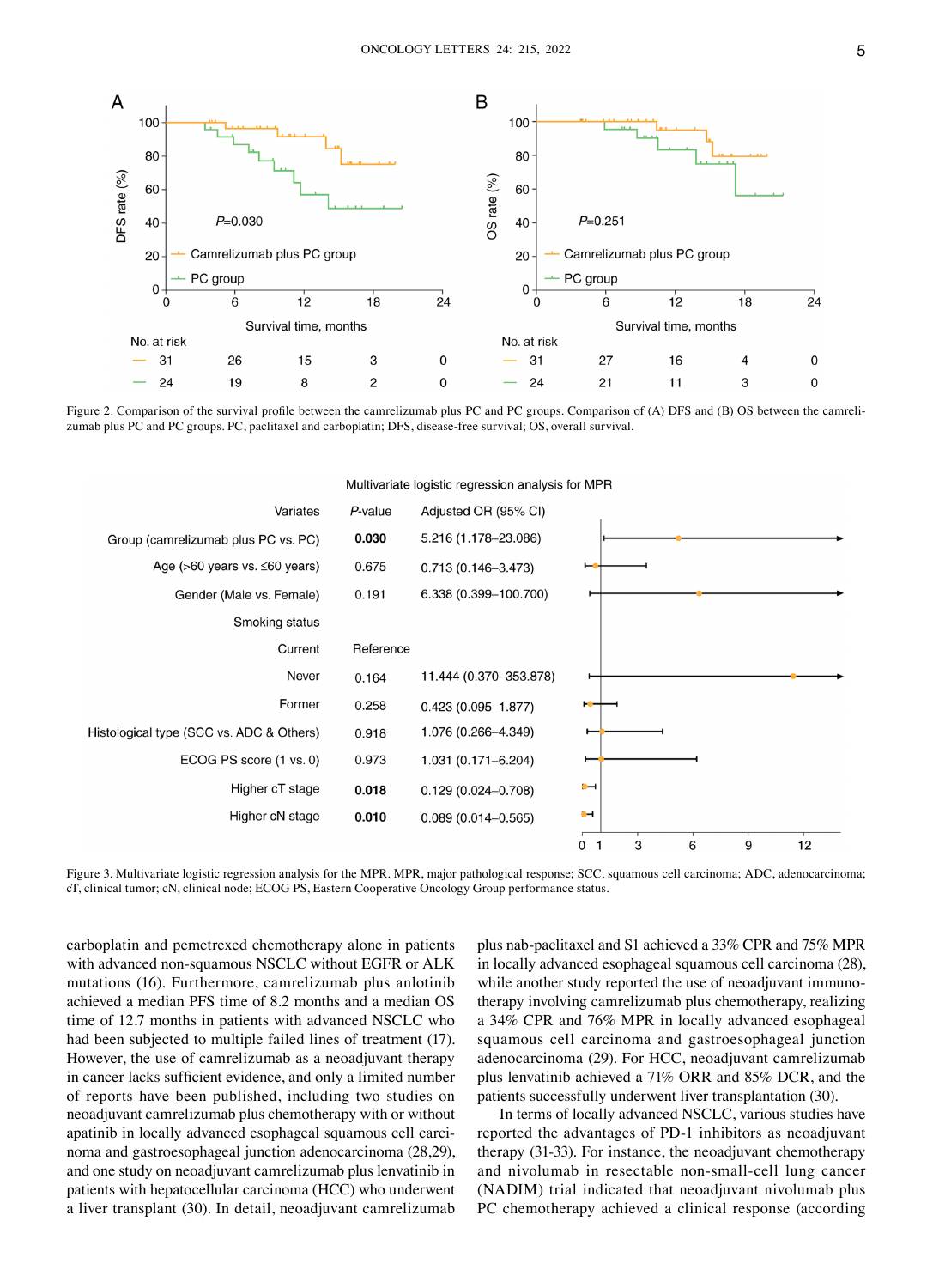|                                               | <b>DFS</b>      |                        | OS.                |                            |
|-----------------------------------------------|-----------------|------------------------|--------------------|----------------------------|
| Variable                                      | P-value         | HR (95% CI)            | P-value            | HR (95% CI)                |
| Group (camrelizumab plus PC vs. PC)           | $0.006^{\rm a}$ | $0.055(0.007 - 0.442)$ | $0.010^a$          | $0.025(0.002 - 0.416)$     |
| Age $(>60 \text{ vs. } \le 60 \text{ years})$ | 0.624           | $0.681(0.146-3.166)$   | 0.116              | $0.096(0.005-1.781)$       |
| Sex (male vs. female)                         | 0.403           | $0.421(0.055-3.200)$   | 0.456              | 48.644 (0.002-1336754.889) |
| Smoke status                                  |                 |                        |                    |                            |
| Current                                       | Reference       |                        | Reference          |                            |
| Never                                         | 0.189           | $0.155(0.010-2.506)$   | 0.660              | 9.603 (0.000-231266.344)   |
| Former                                        | 0.991           | 1.008 (0.256-3.969)    | 0.853              | $0.782(0.058-10.557)$      |
| Histological type (SCC vs. ADC & others)      | 0.900           | $0.910(0.207 - 3.999)$ | 0.746              | $1.462(0.146-14.602)$      |
| ECOG PS score $(1 \text{ vs. } 0)$            | 0.901           | $1.114(0.206 - 6.020)$ | 0.194              | 7.002 (0.372-131.960)      |
| $cTNM$ stage (IIIB vs. IIIA)                  | $0.002^{\rm a}$ | 29.007 (3.488-241.219) | 0.002 <sup>a</sup> | 110.594 (5.863-2085.989)   |

Table III. Multivariable Cox's proportional hazards regression analysis for DFS and OS.

a P<0.05. DFS, disease‑free survival; OS, overall survival; HR, hazard ratio; CI, confidence interval; PC, paclitaxel + carboplatin; SCC, squamous cell carcinoma; ADC, adenocarcinoma; ECOG PS, Eastern Cooperative Oncology Group Performance Status; cTNM, clinical Tumor‑Node‑Metastasis.

Table IV. Adverse events in the camrelizumab plus paclitaxel and carboplatin group.

| Adverse event         | Total,<br>$n (\%)$ | Grade $1-2$ ,<br>$n (\%)$ | Grade 3-4,<br>$n (\%)$ |
|-----------------------|--------------------|---------------------------|------------------------|
| Alopecia              | 16(51.6)           | 16(51.6)                  | 0(0.0)                 |
| Nausea and vomiting   | 14 (45.2)          | 12 (38.7)                 | 2(6.5)                 |
| Anemia                | 13 (41.9)          | 12(38.7)                  | 1(3.2)                 |
| Fatigue               | 13 (41.9)          | 11(35.5)                  | 2(6.5)                 |
| Neutropenia           | 12 (38.7)          | 9(29.0)                   | 3(9.7)                 |
| <b>RCCEP</b>          | 11(35.5)           | 11(35.5)                  | 0(0.0)                 |
| Leukopenia            | 9(29.0)            | 8(25.8)                   | 1(3.2)                 |
| Peripheral neuropathy | 8(25.8)            | 8(25.8)                   | 0(0.0)                 |
| Thrombopenia          | 7(22.6)            | 7(22.6)                   | 0(0.0)                 |
| Anorexia              | 7(22.6)            | 6(19.4)                   | 1(3.2)                 |
| Constipation          | 6(19.4)            | 6(19.4)                   | 0(0.0)                 |
| Elevated bilirubin    | 6(19.4)            | 6(19.4)                   | 0(0.0)                 |
| Elevated transaminase | 6(19.4)            | 5(16.1)                   | 1(3.2)                 |
| Diarrhea              | 5(16.1)            | 5(16.1)                   | 0(0.0)                 |
| Rash                  | 4(12.9)            | 4(12.9)                   | 0(0.0)                 |
| Hypothyroidism        | 3(9.7)             | 3(9.7)                    | 0(0.0)                 |

RCCEP, reactive cutaneous capillary endothelial proliferation.

to RECIST criteria) of a 4% CR and 76% ORR, and a pathological response (according to pathological examination) of an 83% MPR and 63% CPR in patients with TNM stage IIIA NSCLC (31). A recent retrospective cohort study revealed that nivolumab or pembrolizumab plus PC chemotherapy led to a 41.7% CPR and 75.0% MPR in patients with TNM stage IIIA/IIIB NSCLC (32). In addition, a prospective cohort study indicated that PD‑1 inhibitors (including multiple products) plus albumin paclitaxel and carboplatin

produced a CPR of 29.1% in patients with TNM stage IIIA NSCLC (33). However, the previous studies lacked a control group or cohort, and the sample size was relatively small. Furthermore, to the bets of our knowledge, in patients with locally advanced NSCLC, no reports have been published to date on the application of neoadjuvant camrelizumab for the treatment of these patients.

The present study revealed that neoadjuvant camrelizumab plus PC led to a 0.0% CR, 64.5% PR, 35.5% SD, 0.0% PD and 64.5% ORR according to the RECIST criteria, and achieved a 25.8% CPR and 61.3% MPR according to the pathological examination in patients with locally advanced NSCLC. These results were partially in line with those from previous studies on other PD‑1 inhibitors (31‑33), although the CPR seemed relatively low compared with that of the aforementioned studies, which may be due to the following reasons: i) Patients with TNM stage IIIB were also enrolled in the present study; ii) the duration of adjuvant therapy differed among studies; and iii) different drugs were used. Notably, the present study revealed that neoadjuvant camrelizumab plus PC chemotherapy achieved a better clinical response than neoadjuvant PC chemotherapy, and exhibited a higher ORR, CPR and MRP compared with those of neoadjuvant PC chemotherapy in patients with locally advanced NSCLC. A possible explanation could be that camrelizumab synergized with PC chemotherapy by blocking immune escape and enhancing chemosensitivity, therefore improving the neoadjuvant treatment response (34,35).

The NADIM trial found that neoadjuvant nivolumab plus PC chemotherapy achieved a 1-year PFS rate of 95.7%, a 2-year PFS rate of 77.1%, a 1‑year OS rate of 97.8% and a 2‑year OS rate of 89.9% in patients with TNM stage IIIA NSCLC (31). However, no relevant data on neoadjuvant camrelizumab therapy in patients with locally advanced NSCLC has been published to date. Although the follow‑up duration was relatively short, the present study revealed that neoadjuvant camrelizumab plus PC chemotherapy led to a 1‑year DFS rate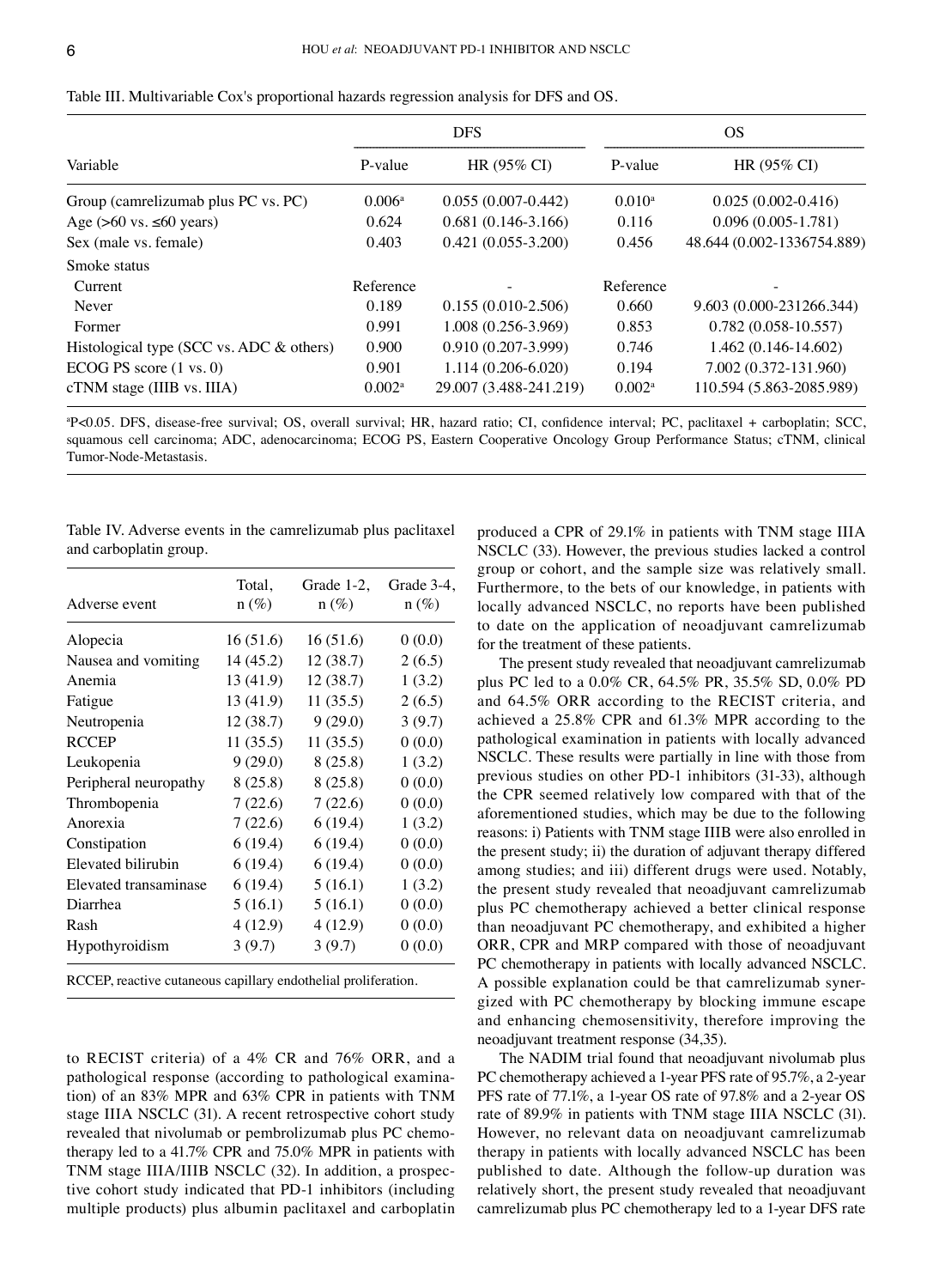of 91.6% and a 1‑year OS rate of 95.0% in patients with locally advanced NSCLC, which was in accordance with previous studies on other PD‑1 inhibitors (31,32). Importantly, a control cohort was included in the current study, and it was observed that neoadjuvant camrelizumab plus PC chemotherapy led to a prolonged DFS time compared with that of neoadjuvant PC chemotherapy in patients with locally advanced NSCLC, with a benefit from the synergy between camrelizumab and chemotherapy (34,35).

In addition, since compounding factors may exist due to the cohort study design, the present study further performed multivariate logistic regression analysis and multivariate Cox's proportional hazards regression analysis for adjustment, which revealed that neoadjuvant camrelizumab plus PC chemotherapy versus PC chemotherapy were independently associated with a higher MPR, as well as prolonged DFS and OS times. This provided evidence of the advantages of neoadjuvant camrelizumab plus PC chemotherapy for the treatment of patients with locally advanced NSCLC.

Regarding safety, a previous study reported that the most common AEs were hypertension, fatigue, transaminitis, diarrhea, headache/dizziness and neutropenia in patients with advanced NSCLC who underwent camrelizumab plus anlotinib treatment (18). Another study revealed that the most prevalent AEs were RECCP, decreased neutrophil, platelet and white blood cell counts, anemia, and increased aspartate and alanine aminotransferases in patients with advanced NSCLC who underwent camrelizumab plus carboplatin and pemetrexed chemotherapy (16). However, the safety profile of neoadjuvant camrelizumab in locally advanced NSCLC remains unclear. The current study revealed that the most common AEs were alopecia, nausea, vomiting, anemia, fatigue, neutropenia, RCCEP, leukopenia, peripheral neuropathy, thrombopenia and anorexia in patients with locally advanced NSCLC who underwent neoadjuvant camrelizumab plus PC chemotherapy. In addition, the majority of AEs of neoadjuvant camrelizumab plus PC chemotherapy were at grade 1‑2, while only a few AEs were at grade 3-4. This suggested an acceptable tolerance to neoadjuvant camrelizumab plus PC chemotherapy in these patients. However, since PD‑1 inhibitors directly affect T cells, which can increase the risk of hematological AEs, this issue needs to be monitored during its application (16).

The present study has several limitations: i) Due to the present cohort study design, a further randomized, controlled study to validate the findings would be useful; ii) the current study was a single‑center‑based study, and therefore patient selection bias and physician assessment bias may exist; thus, a multiple center‑based study should be conducted in the future; and iii) the follow‑up duration was relatively short in the present study due to the limited time that camrelizumab had been available on the market (the camrelizumab was on the market for  $\sim$ 2.2 years at the last follow-up date; therefore, the follow‑up duration for each patient was within 2.2 years), and therefore the follow‑up time should be prolonged in future studies.

In conclusion, the present study revealed that neoadjuvant camrelizumab plus PC chemotherapy exhibited a superior pathological response and survival profile over neoadjuvant PC chemotherapy, and was tolerable in patients with locally advanced NSCLC.

# **Acknowledgements**

Not applicable.

# **Funding**

No funding was received.

### **Availability of data and materials**

The datasets used and analyzed during the current study are available from the corresponding author on reasonable request.

#### **Authors' contributions**

JL conceived and designed the study. XH and XS collected and analyzed the data. JL prepared the figures and tables. XH and XS wrote the manuscript. XH and XS confirm the authenticity of all the raw data. JL revised the manuscript. All authors read and approved the submitted version.

# **Ethics approval and consent to participate**

The present study was approved by the Ethics Committee of Daqing Oil Field General Hospital (Daqing, China; approval no. KS1952). Written informed consent for participation and data use was provided by all the patients included in the study.

#### **Patient consent for publication**

Not applicable.

#### **Competing interests**

The authors declare that they have no competing interests.

#### **References**

- 1. Sung H, Ferlay J, Siegel RL, Laversanne M, Soerjomataram I, Jemal A and Bray F: Global cancer statistics 2020: GLOBOCAN estimates of incidence and mortality worldwide for 36 cancers in 185 countries. CA Cancer J Clin 71: 209‑249, 2021.
- 2. Clark SB and Alsubait S: Non Small Cell Lung Cancer. StatPearls. Treasure Island, FL, 2021.
- 3. Ikeda N: Updates on minimally invasive surgery in non‑small cell lung cancer. Curr Treat Options Oncol 20: 16, 2019.
- 4. Alexander M, Kim SY and Cheng H: Update 2020: Management of non‑small cell lung cancer. Lung 198: 897‑907, 2020.
- 5. Jazieh AR, Zeitouni M, Alghamdi M, Alrujaib M, Lotfi S, Daff SA, Alomair A, Alshehri S, Alhusaini H, Allehebi A, *et al*: Management guidelines for stage III non‑small cell lung cancer. Crit Rev Oncol Hematol 157: 103144, 2021.
- 6. Patane AK: Minimal invasive surgery in locally advanced N2 non‑small cell lung cancer. Transl Lung Cancer Res 10: 519‑528, 2021.
- 7. Passiglia F, Bertolaccini L, Del Re M, Facchinetti F, Ferrara R, Franchina T, Malapelle U, Menis J, Passaro A, Pilotto S, *et al*: Diagnosis and treatment of early and locally advanced non‑small‑cell lung cancer: The 2019 AIOM (Italian Association of Medical Oncology) clinical practice guidelines. Crit Rev Oncol Hematol 148: 102862, 2020.
- 8. Ren S, Xu A, Lin Y, Camidge DR, Maio MD, Califano R, Hida T, Rossi A, Guibert N, Zhu C and Shen J: A narrative review of primary research endpoints of neoadjuvant therapy for lung cancer: Past, present and future. Transl Lung Cancer Res 10: 3264‑3275, 2021.